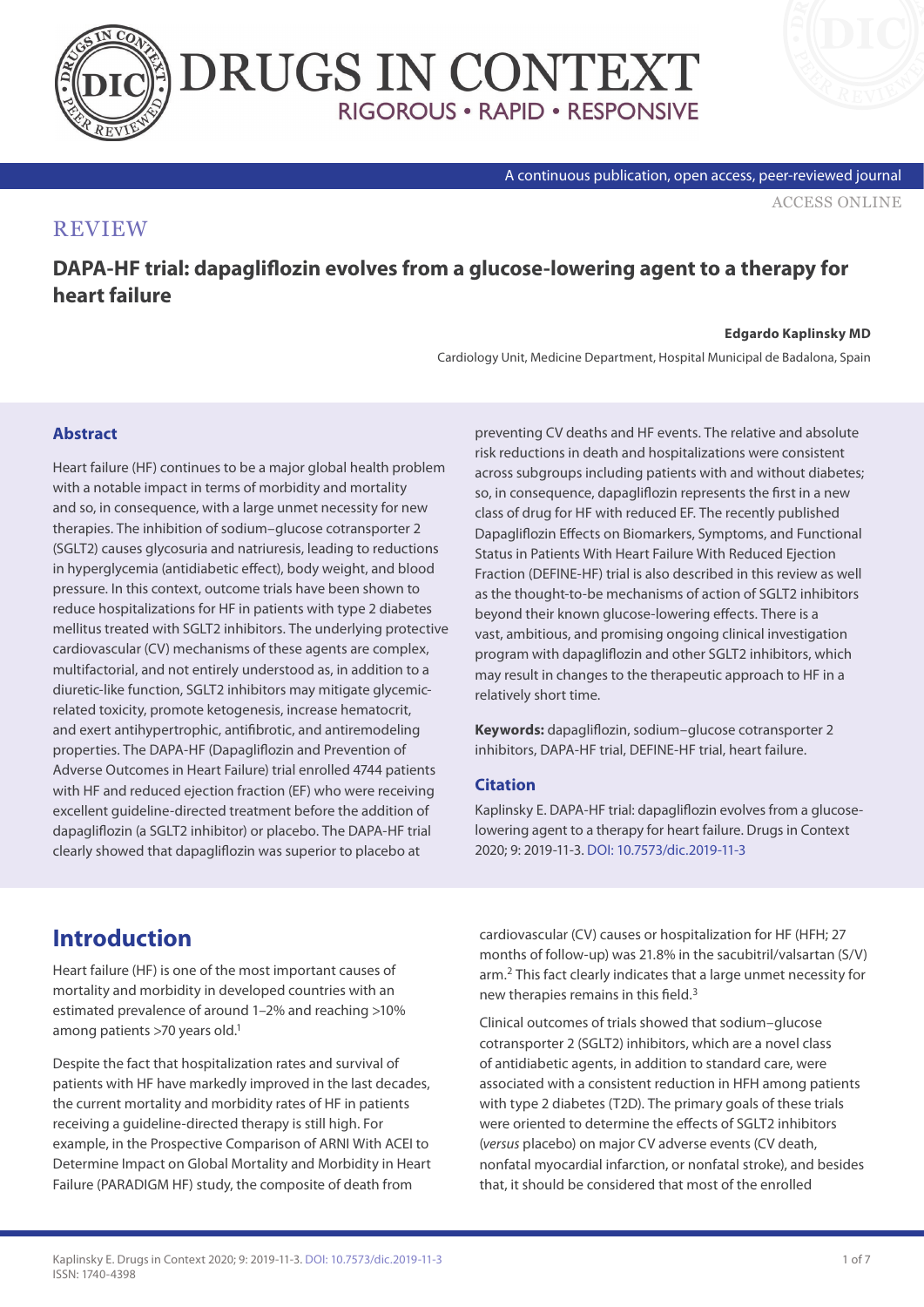patients did not present with HF at the time of study inclusion  $(10-15\%)^{4-6}$ 

In this setting, empagliflozin in the EMPA-REG OUTCOME (Empagliflozin CV Outcome Event Trial in Type 2 Diabetes Mellitus Patients) trial, $4$  canagliflozin in the CANVAS trial (canagliflozin CV assessment study), $5$  and dapagliflozin in the DECLARE–TIMI 58 (Dapagliflozin and CV Outcomes in T2D) trial, $6$  were, respectively, associated with a 35%, 33%, and 28% reduction in the relative risk of HFH.

Consequently, all the benefits of SGLT2 inhibitors in the reduction of HFH raised the question of whether these agents could be used to treat HF patients with or without T2D assuming an eventual benefit independent of the glucoselowering action.<sup>7</sup>

All these points were addressed for the first time in the landmark DAPA-HF (Dapagliflozin and Prevention of Adverse Outcomes in Heart Failure) trial, in which the SGLT2 inhibitor, dapagliflozin, reduced the risk of HFH and CV death (*versus* placebo) in patients with HF and reduced ejection fraction (EF) regardless of the presence or absence of T2D.8

The aim of this review is to focus initially on the DAPA-HF study and its consequences and then to re-evaluate the possible mechanisms of action of SGLT2 inhibitors considering that DAPA-HF results do not endorse previous hypotheses in this setting.

## **DAPA-HF trial**

DAPA-HF enrolled 4744 HF patients with or without T2D, reduced EF (≤40%), *New York Heart Association* (NYHA) functional class II–IV, and an elevated N-terminal pro-Btype natriuretic peptide (NT-proBNP) concentration, who were randomly assigned to dapagliflozin at a dose of 10 mg once daily (n: 2373) or matching placebo (n: 2371) with a median follow-up of 18.2 months. $8$  Main baseline general characteristics included the following: mean age was 66±11, 23% were women, ischemic etiology was present in 56%, 68% were in NYHA II, mean left ventricular ejection fraction was 31±7%, median NT-proBNP was 1428 pg/mL, and 38% had atrial fibrillation. Contemporary HF therapies were similar in both groups, including a renin–angiotensin system inhibitor in 94%, a beta-blocker in 96%, and a mineralocorticoid receptor antagonist (MRA) in 71% (S/V 11%).

At screening, 42% (n: 1983) of patients in each group had T2D, and an additional 3% (n: 154) of subjects in each group received a new diagnosis of diabetes; subjects with type 1 diabetes or exhibiting a severe renal disease were excluded.

Main baseline general characteristics of T2D patients (*versus* not diabetic) were<sup>9</sup>:

- 1. bigger median body mass index and more presence of obese subjects
- 2. higher proportion of ischemic etiology, including myocardial infarction, and coronary revascularization procedures
- 3. worse distribution of NYHA class and higher NT-proBNP values (LVEF was similar in both groups)
- 4. lower mean estimated glomerular filtration rate (eGFR) and more patients with hypertension, eGFR <60 mL/min/1.73 m<sup>2</sup>, and anemia.

The primary endpoint (a composite of death from CV causes or worsening HF, which was defined as an unplanned hospitalization or an urgent visit requiring intravenous therapy for HF) was reduced in the dapagliflozin group by a significant 26% (16.3 *versus* 21.2%; hazard ratio [HR] 0.74; 95% confidence interval [CI]: 0.65–0.85; *p*<0.001). Each component of the composite outcome was significantly decreased by dapagliflozin: 30% reduction in worsening HF (10.0 *versus* 13.7%; HR 0.70; 95% CI: 0.59–0.83; *p*<0.00004) and 18% reduction in CV mortality (9.6 *versus* 11.5%; HR 0.82; 95% CI: 0.69–0.98; *p*=0.029). The secondary outcome of HFH or death from CV causes was lower in the dapagliflozin group (16.1 *versus* 20.9%; HR 0.75; 95% CI: 0.65–0.85; *p*<0.001) with fewer total and recurrent events (567 *versus* 742; HR 0.75; 95% CI: 0.65–0.88; *p*<0.001). Death from any cause also affected fewer patients in the dapagliflozin group (11.6 *versus* 13.9%; HR 0.83; 95% CI: 0.71–0.97). Finally, more patients in the dapagliflozin arm had a ≥5-point improvement in the clinical summary of the Kansas City Cardiomyopathy Questionnaire (KCCQ) score (58.3 *versus* 50.9% odds ratio 1.15, 95% CI: 1.08–1.23; *p*<0.001), and fewer had a significant deterioration (25.3 *versus* 32.9% odds ratio 0.84, 95% CI: 0.78–0.90; *p*<0.001).

A subgroup analysis indicated that the benefits were consistent regardless of diabetes status at baseline (presence or absence: HR 0.75; 95% CI: 0.63–0.90 *versus* HR 0.73; 95% CI: 0.60–0.88) and the etiology of HF (ischemic *versus* nonischemic: HR 0.77; 95% CI: 0.65–0.92 *versus* HR 0.71; 95% CI: 0.58–0.87). In addition, the primary outcome was consistent regarding other subgroups such as age (above or below 65 years), sex, race, body mass index (above or below 30 kg/m2), geographic region, left ventricular EF (above or below median), NT-proBNP (above or below median), and the eGFR (above or below 60 mL/min).

Conversely, the benefit was greater among patients in NYHA functional class II (68%) than those in class III or IV (HR 0.63; 95% CI: 0.52–0.75 versus HR 0.90; 95% CI: 0.74–1.09); however, this observed benefit may not be 'real' because of the disparity in patient numbers between the groups. It was also inconsistent when other markers of severity were analyzed (LVEF, NT-proBNP, worse renal function, etc.).

There was also a reliable benefit of dapagliflozin among patients taking S/V (11%) and those not taking it (HR 0.75; 95% CI: 0.50–1.13 *versus* HR 0.74; 95% CI: 0.65–0.86), showing that dapagliflozin added to S/V exerts a complementary beneficial effect.

With regard to safety issues, 111 patients (4.7%) in the dapagliflozin group and 116 (4.9%) in the placebo arm withdrew due to an adverse event ( $p=0.79$ ). The considered adverse events of interest were infrequent and occurred with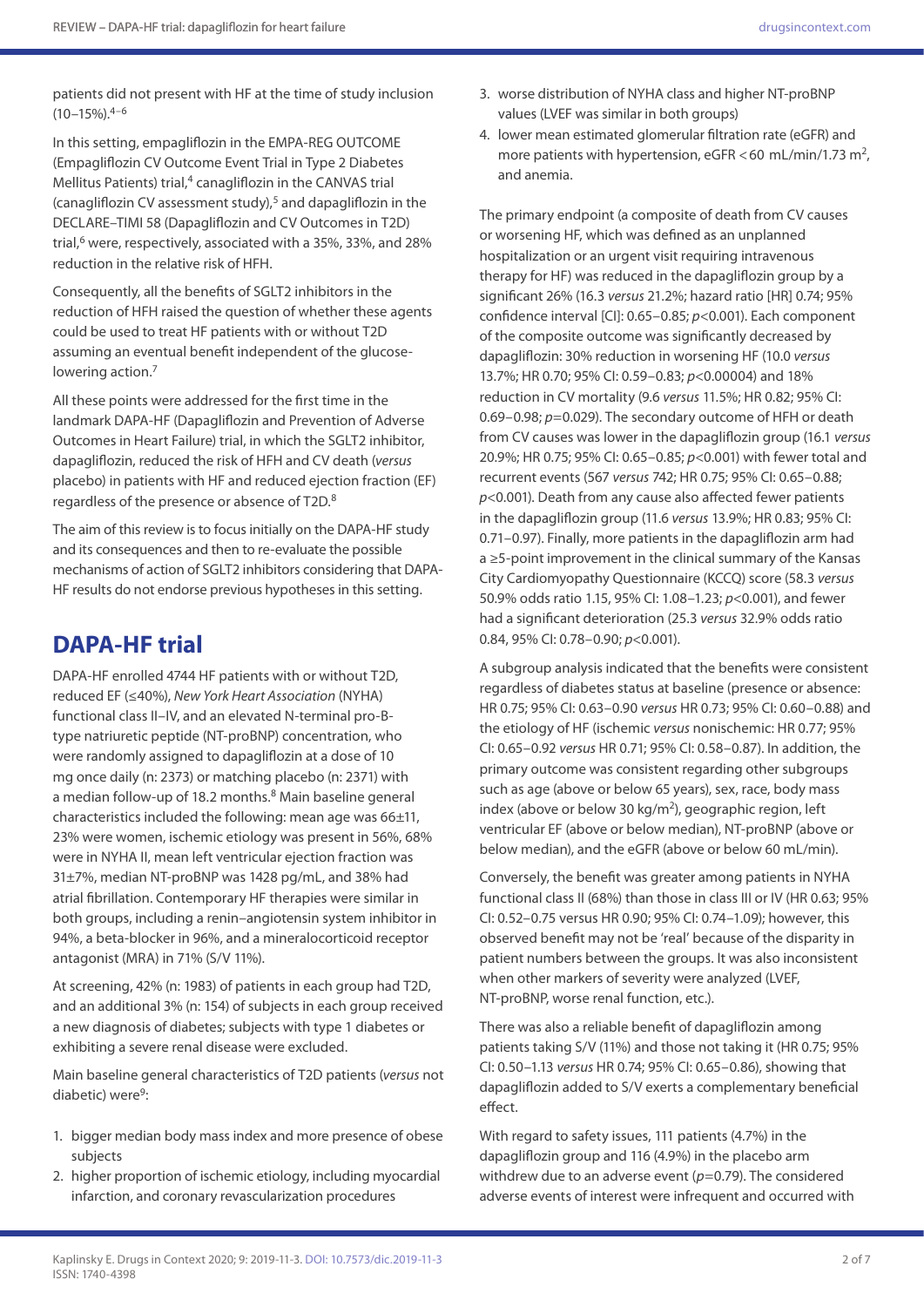a similar incidence in both arms (dapagliflozin *versus* placebo), including volume depletion (7.5 *versus* 6.8%), renal dysfunction (6.5 *versus* 7.2%, fractures (2.1 *versus* 2.1%), amputations (0.5 *versus* 0.5%), major hypoglycemia (0.2 *versus* 0.2%), ketoacidosis (three cases on dapagliflozin), and Fournier´s gangrene (one case on placebo).

Other adverse effects such as urinary tract infections or genital infections were not routinely collected in DAPA-HF as extensive safety information was obtained from the previous DECLARE–TIMI 58 trial.<sup>6</sup> In summary, there was no remarkable surplus of any adverse event in the dapagliflozin arm compared to placebo in DAPA-HF. Reported limitations of the DAPA-HF study included a reduced participation of Black patients (~5%), very elderly subjects (mean age 66±11), subjects on S/V at baseline(~11%), or patients in NYHA functional class IV (~1%).

Dapagliflozin was effective in 55% of subjects (with or without T2D) with an estimated number needed to treat of 21 to prevent one primary endpoint during 18 months of treatment; the authors concluded that among patients with HF and reduced EF, the risk of worsening HF and death from CV causes was lower in those receiving dapagliflozin compared to placebo, regardless of the presence or absence of diabetes.<sup>8</sup>

# **Prospects after DAPA-HF trial**

The DAPA-HF trial represents an impressive innovation in the therapeutic field of HF with reduced EF as its results imply that an SGLT2 inhibitor may be added as a fourth type of agent to its standard treatment, thus making dapagliflozin a first-in-class medication. In this scenario, there are some important points to highlight or comment on:

- 1. The composite outcome of HFH, urgent HF visit, or death from CV causes was significantly reduced by dapagliflozin, which is an agent initially developed and approved for the treatment of T2D as a glucose-lowering agent.
- 2. Dapagliflozin showed a similar clinical impact regardless of the presence or absence of T2D, meaning that diabetes had no impact on HF benefit with dapagliflozin, and these findings were independent of different variables including the patient's body mass index and glycated hemoglobin level.
- 3. Considering its glucose-lowering effect, dapagliflozin proved to be very safe as the incidence of major hypoglycemia was exceptional; however, there was a significant change (baseline to 8 months) of glycated hemoglobin (−0.21±1.14% dapagliflozin *versus* 0.04±1.29% placebo; *p*<0.001).
- 4. Patients with diabetes are at an augmented risk of urinary tract infections and genital infections, and this risk is considered to be increased by SGLT2 inhibitor utilization.10 The incidence of these adverse events (previously mentioned) was not tracked or reported in DAPA-HF and are based on the adverse events analysis of the DECLARE– TIMI 58 trial. In this trial that only included T2D patients

(dapagliflozin n=8574 *versus* placebo n=8569), urinary tract infections reported as serious adverse events were rare and balanced in both arms (dapagliflozin 1.5% *versus* placebo 1.6%), while genital infections leading to discontinuation were more infrequent (dapagliflozin 0.9% *versus* placebo 0.1%).<sup>6</sup> Therefore, and taking into account these very low rates in diabetic patients, it would be reasonable to expect even lower numbers in patients without diabetes.

- 5. DAPA-HF had the largest population of HF patients with reduced EF treated with an MRA at baseline (71%). According to McMurray and colleagues, this fact reflects a trend of increased clinical use, especially in patients with certain renal dysfunction, which had already been seen in other studies.<sup>9</sup>
- 6. A large proportion of patients in the DAPA-HF trial were on diuretics at baseline (93%), and dapagliflozin addition was followed (baseline to 8 months) only by a modest (but significant) fall in NT-proBNP level (-196±2387 pg/mL dapagliflozin *versus* 101±2994 pg/mL placebo; *p*<0.001). This fact reinforces the idea that its beneficial effects are not solely driven by natriuresis/diuresis enhancement.
- 7. A relatively small proportion of patients included in DAPA-HF were on S/V at baseline (11%), but this figure was enough to show a consistent benefit with the addition of dapagliflozin. This fact is really important since this "complementary" positive effect surely indicates dapagliflozin's future use in therapy, considering that S/V is currently the last therapeutic option in the HF field.
- 8. Taking into account this last point, dapagliflozin probably will fit in the HF American guidelines receiving a class I recommendation ('strong') with the level of evidence being B-R ('moderate quality') because it is based on a single study (class I and level of evidence B for European guidelines). In consequence and in my opinion, dapagliflozin will be recommended to further reduce morbidity and mortality in patients with chronic symptomatic HF, reduced EF, and NYHA class II to IV. It signifies that dapagliflozin should be included in the standard therapy as an additive agent despite optimal treatment with S/V, a beta-blocker, and an MRA.
- 9. The benefit observed with dapagliflozin in the DAPA-HF trial confirms the 28% reduction in HFH that was observed in the DECLARE-TIMI 58 trial.<sup>6</sup> This is most probably an SGLT2 inhibitor class effect, taking into account similar impacts documented with empagliflozin in the EMPA-REG trial<sup>4</sup> and with canagliflozin in the CANVAS study.<sup>5</sup>

# **DEFINE-HF study**

Both the DAPA-HF and DEFINE-HF trials were published at the same time; yet, the DEFINE-HF study focused on the effects of dapagliflozin on symptoms, functional status, and biomarkers in patients with HF.<sup>11</sup>

The DEFINE-HF trial included 263 patients (62% diabetics) with established HF and reduced EF (≤40%), NYHA class II (66%) or III (34%), eGFR <30 mL/min per 1.73 m<sup>2</sup>, and elevated natriuretic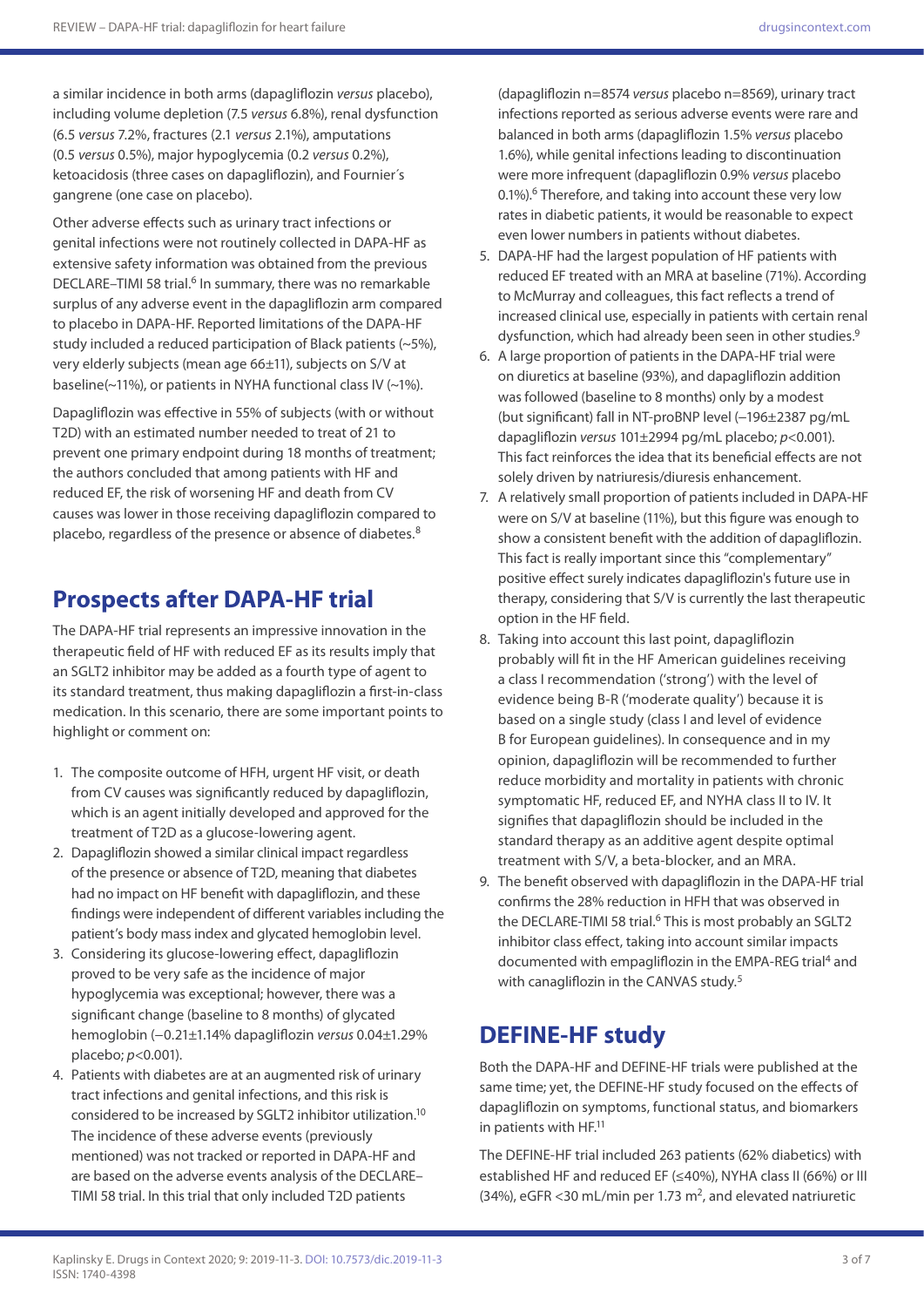peptides. Patients were randomized to dapagliflozin 10 mg/d (n: 131) or placebo (n: 132) for 12 weeks. The primary outcomes were (1) the average of mean NT-proBNP at 6 and 12 weeks and (2) a composite of the proportion of patients with a ≥5 point increase in HF health status on the KCCQ overall score or at least a 20% decrease in NT-proBNP.10

At both 6 and 12 weeks, there was no significant difference between groups in the biomarker dual primary outcome (dapagliflozin 1133 pg/dl [95% CI: 1036–1238] *versus* placebo 1191 pg/dl [95% CI: 1089–1304], *p*=0.43). However, at 12 weeks, the dapagliflozin group did better in both components of the second outcome (61.5 *versus* 50.4%; odds ratio 1.8; 95% CI: 1.03– 3.06; *p*=0.039), which was to linked to both a higher magnitude of patients with a ≥5 point increase in the KCCQ overall score (42.9 *versus* 32.5%, odds ratio [OR]: 1.73; 95% CI: 0.98–3.05) and a ≥20% reduction in NT-proBNP (44.0 *versus* 29.4%, OR: 1.9; 95% CI: 1.1–3.3). Results were similar in patients with or without diabetes and among other studied subgroups.

The fact that dapagliflozin did not significantly reduce dual primary outcome (mean adjusted NT-proBNP), while it improved the second primary outcome could probably be explained by the fact that the DEFINE-HF trial did not have sufficient power to find a difference on the first endpoint. In any case, a larger proportion of patients had a clinically meaningful ≥20% reduction in NT-proBNP levels at the end of the study accompanied by improvement of symptoms, physical limitations, and quality of life (irrespective of diabetes status). Strengths of the DEFINE-HF trial include that a substantial proportion of patients were African-American (40%) and that a third of patients were taking S/V (33%). Limitations of the DEFINE-HF trial include the lack of data on the outcomes of hospitalization and mortality and the short duration of follow-up.<sup>11</sup> Most likely, the results of this study together with those of DAPA-HF reinforce the idea that diuresis/natriuresis promoted by SGLT2 inhibitors is not particularly potent. There seems to be, in any case, an inadequate correlation between the beneficial effects of SGLT2 inhibitors on the morbidity and mortality of patients with HF observed in the DAPA-HF trial, with only an apparently modest diuretic/natriuretic effect.

## **SGLT2 inhibitors: beyond glucoselowering effects**

Under normal conditions, about 180 g of glucose is filtered daily by the glomerular mass, most of which is reabsorbed by the proximal tubule promoted by an active glucose transportation mediated by SGLT2 proteins, which are selectively expressed in the segments S1 and S2 of the proximal convoluted tubule.<sup>12</sup>

SGLT2s are low-affinity and high-capacity glucose cotransporters, which are responsible for around 90% of filtered glucose reabsorption (160-180 mg/d).<sup>12</sup> The normal threshold for glucose reabsorption correlates with a serum glucose concentration of 180 mg/dL, but in T2D, hyperglycemia increases this threshold with the subsequent upregulation of SGLT2 expression, which ultimately ends up exacerbating hyperglycemia.<sup>13</sup>

In T2D patients, selective inhibition of SGLT2 proteins via SGLT2 inhibitors reduces this threshold by inducing glycosuria and consequently decreasing hyperglycemia (insulin-independent mechanism). In addition, prevention of urinary reabsorption of glucose lowers glycated hemoglobin and is accompanied by a reduction of body weight and blood pressure.<sup>12,13</sup>

As well as its antidiabetic impact, SGLT2 inhibition has a simultaneous diuretic and natriuretic effect as glucose is coupled with sodium and chloride when reabsorption is suppressed from the proximal tubules into the blood flow.14

By decreasing proximal tubular sodium and chloride uptake, SGLT2 inhibitors promote a significant reduction of the whole sodium reabsorption mechanism in the loop of Henle with secondary plasma volume contraction without triggering the sympathetic nervous system.<sup>14,15</sup> In essence, the diuretic and natriuretic effects caused by SGLT2 inhibitors are considered to be initially produced by osmotic diuresis acting on the proximal tubules but then (and more importantly) by lowering sodium reuptake in the loop of Henle when inhibiting the sodium–hydrogen exchanger (resembling loops diuretics).<sup>14,15</sup>

This diuretic action was clinically considered to be supported by the fact that SGLT2 inhibition allows for a reduction of the dose of furosemide in HF patients without a negative effect<sup>16</sup> or, on the other hand, to enhance diuresis when SGLT2 inhibitors are added to furosemide.<sup>17</sup>

Taking these facts into account, the benefit of SGLT2 inhibition in HF was considered to be secondary to an increased free water clearance, interstitial fluid removal, and reduction of congestion and preload.18 However, the results of the DAPA-HF trial do not support this hypothesis as >90% of the patients in the trial were on diuretic therapy, and dapagliflozin addition did not potentiate an important decrease in plasmatic levels of NT-proBNP (only 10–15%) as theoretically it should have been enhanced (natriuretic action).8

Multiple other mechanisms have been proposed to explain the benefits of SGLT2 inhibition in HF; for example, SGLT2 inhibitors are considered to optimize myocardium energy supply by changing a source based on fat and glucose oxidation (inefficient in the diabetic heart) by a more effective one taken from ketone bodies that have intrinsic inotropic and chronotropic effects<sup>19</sup> Basically, ketogenesis induction is strongly promoted by SGLT2 inhibitors in T2D patients but very weakly in subjects without diabetes,<sup>20</sup> which means that this mechanism is again not supported by the DAPA-HF results where clinical benefits affected both kinds of patients.<sup>8</sup>

In another setting, it is well known that erythropoietin levels increase in T2D patients after initiation of an SGLT2 inhibitor, reaching a plateau in 2–4 weeks with the subsequent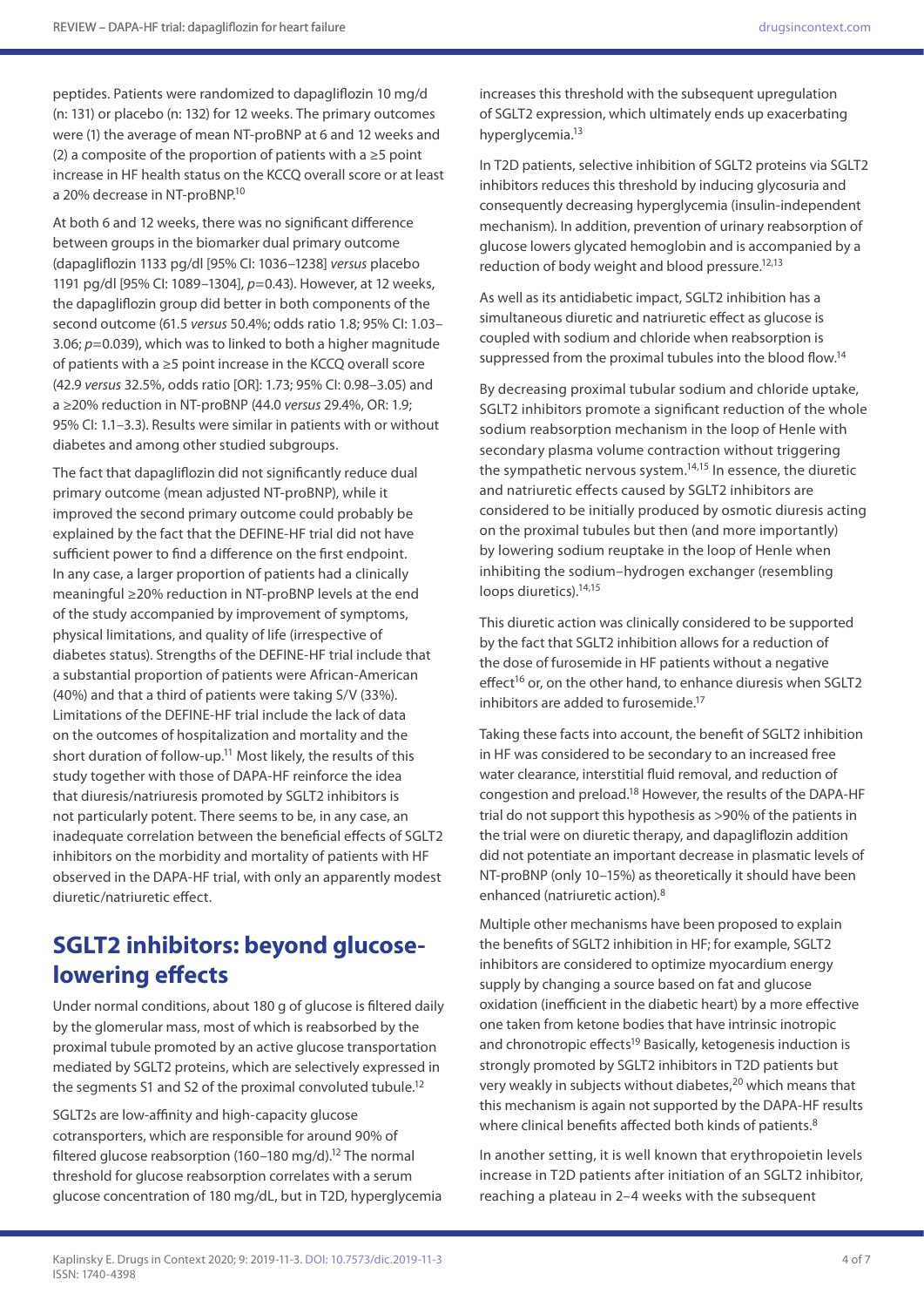augmentation of reticulocyte count, hemoglobin level, and hematocrit.<sup>21</sup> Therefore, it was proposed that SGLT2 inhibitors could favor oxygenation of the failing ischemic heart by enhancing the synthesis of erythropoietin (improving tubulointerstitial hypoxia) and thus, increasing the red cell mass.22 Once more, this hypothesis in not sustained by DAPA-HF as the benefit observed with dapagliflozin was present in patients with and without ischemic cardiomyopathy.8

Other several additional proposed mechanisms of action of SGLT2 inhibition in HF are covered in a recent review by Carolyn Lam and collaborators, including, among others, reduction of cardiac remodeling (injury, hypertrophy, and fibrosis) by a direct inhibition of the myocardial sodium– hydrogen exchanger, afterload diminution by lowering arterial pressure and stiffness, improvement of diastolic function and left ventricular mass reduction secondary to remodeling attenuation, and enhancement of endothelial dysfunction.23

In this setting, inhibition of the myocardial sodium– hydrogen exchanger deserves particular attention; as previously mentioned, sodium tubular reuptake is markedly reduced by SGLT2 inhibitors by blocking the renal sodium– hydrogen exchanger.17 This fact is relevant as the activity of the renal sodium–hydrogen exchanger (NHE3 isoform) is strongly augmented in HF patients, and it is considered to be responsible for diuretics and endogenous peptides refractoriness.24,25 Furthermore, the myocardial sodium– hydrogen exchanger (NHE1 isoform) activity is also exacerbated in T2D and HF with a consequent rise in intracellular sodium concentration. This induces a secondary increase of intracellular calcium, which is a potent stimulus for myocyte hypertrophy, fibrosis, and injury. Inhibition of NHE1 in experimental models of HF reduces myocardial necrosis and infarct size

and decreases the development of cardiac remodeling and systolic dysfunction.<sup>26,27</sup> Therefore, the favorable action of SGLT2 inhibitors in HF patients (renal and cardiac effects) could be considered to be mainly mediated by inhibiting the sodium–hydrogen exchanger rather than its effect on glucose reabsorption.7 As a consequence, it could be hypothesized that by promoting diuresis and natriuresis, these agents relieve congestion and improve symptoms of HF, as well as attenuating the progressive deterioration of the failing heart by optimizing its intrinsic metabolism and reducing the remodeling process. According to Packer, SGLT2 inhibitors would ultimately improve the viability of the failing myocardium by reducing injury and myocyte necrosis.28

Several mechanisms (hemodynamic, metabolic, hormonal, and direct cardiac or renal effects) have been proposed to explain the observed benefits of SGLT2 inhibitors in HF and many of them are still not completely understood. Therefore, it means that the biological action of SGLT2 inhibitors may be mediated by multiple and different ways.

## **Conclusions**

Regardless of its mechanism of action, dapagliflozin has started the journey of using SGLT2 inhibitors in HF beyond the presence of diabetes or not and, in this scenario, there are several ongoing trials with dapagliflozin and other SGLT2 inhibitors (Table 1). In the case of HF and reduced EF, empagliflozin is being studied in the EMPEROR-Reduced trial (NCT03057977) and sotagliflozin in the SOLOIST-WHF trial (NCT03521934); the first study includes patients with and without T2D whereas the second includes only patients with diabetes. In this context, the EMPEROR-Reduced trial will provide very valuable complementary information as it was designed to recruit patients with more severe HF than those

#### **Table 1. SGLT2 inhibitors: main ongoing clinical studies.**

| EMPEROR-Reduced: safety and efficacy of empagliflozin versus placebo on top of guideline-<br><b>HFrEF</b><br>directed medical therapy / empagliflozin<br>SOLOIST-WHF: cardiovascular events in patients with type 2 diabetes post worsening heart<br><b>HFrEF</b><br>failure / sotagliflozin |
|----------------------------------------------------------------------------------------------------------------------------------------------------------------------------------------------------------------------------------------------------------------------------------------------|
|                                                                                                                                                                                                                                                                                              |
|                                                                                                                                                                                                                                                                                              |
| DETERMINE-reduced: effect on exercise capacity using a 6-minute walk test in patients with<br><b>HFrEF</b><br>heart failure with reduced ejection fraction / dapagliflozin                                                                                                                   |
| EMPEROR-Preserved: outcome trial in patients with chronic heart failure and preserved ejection<br><b>HFpEF</b><br>fraction / empagliflozin                                                                                                                                                   |
| DELIVER: evaluation to improve the lives of patients with preserved ejection fraction heart<br><b>HFpEF</b><br>failure / dapagliflozin                                                                                                                                                       |
| DETERMINE-preserved: effect on exercise capacity using a 6-minute walk test in patients with<br><b>HFpEF</b><br>heart failure with preserved ejection fraction / dapagliflozin                                                                                                               |
| "Trial number: according to ClinicalTrials.gov identifier.                                                                                                                                                                                                                                   |

HFrEF, heart failure with reduced ejection fraction; HFpEF, heart failure with preserved ejection fraction.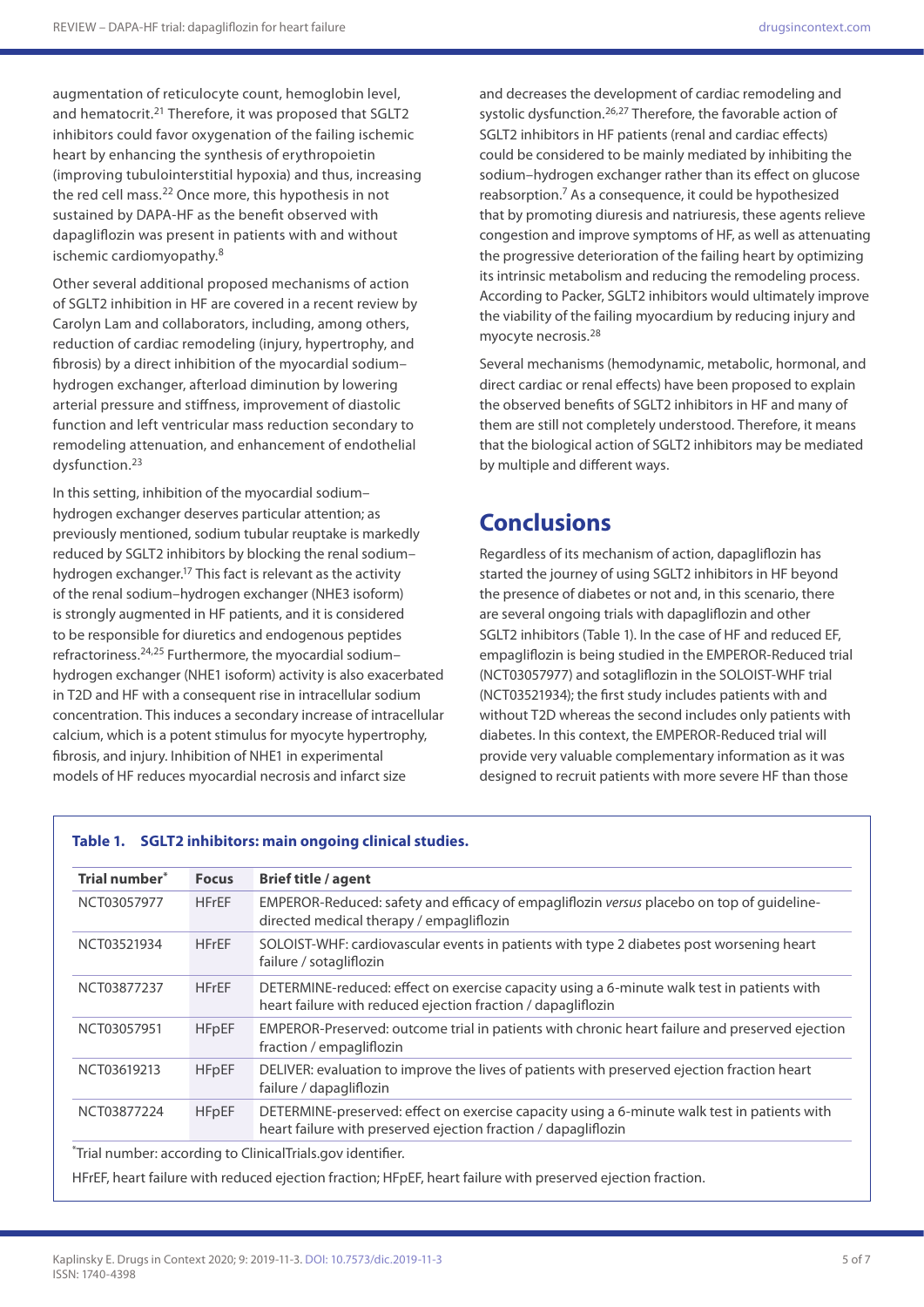included in DAPA-HF (lower left ventricular EF and higher levels of NT-proBNP).

Regarding HF and preserved EF, the ongoing studies are the EMPEROR-preserved trial (NCT03057951) with empagliflozin, the DELIVER trial (NCT03619213) and the DETERMINEpreserved trial (NCT038 77224), the latter two both with dapagliflozin. All three trials are of real transcendental importance, considering the current lack of proven clinical benefits in this heterogeneous clinical setting especially after the recent disappointing results for S/V in the PARAGON-HF trial.29

In patients with HF and reduced EF with or without T2D, the DAPA-HF trial showed statistically significant benefits in terms of morbidity and mortality reduction when the SGLT2 inhibitor dapagliflozin was added to a guideline-directed therapy. This marks a dramatic evolution of this particular agent (feasibly extensible to others) from being initially a glucose-lowering medication to becoming an effective HF therapy. As previously mentioned, there is an extensive and ambitious research program in progress that allows us to predict that SGLT2 inhibitors have arrived to reach a privileged position in the treatment of HF.

**Contributions:** The named author meets the International Committee of Medical Journal Editors (ICMJE) criteria for authorship for this article, takes responsibility for the integrity of the work as a whole, and has given his approval for this version to be published.

**Disclosure and potential conflicts of interest:** The author declares no conflicts of interest relevant to this manuscript. The International Committee of Medical Journal Editors (ICMJE) Potential Conflicts of Interests form for the authors is available for download at <https://www.drugsincontext.com/wp-content/uploads/2020/01/dic.2019-11-3-COI.pdf>

#### **Acknowledgments:** None.

**Funding declaration:** There was no funding associated with the preparation of this article.

**Copyright:** Copyright © 2020 Kaplinsky E.<https://doi.org/10.7573/dic.2019-11-3>. Published by Drugs in Context under Creative Commons License Deed CC BY NC ND 4.0 which allows anyone to copy, distribute, and transmit the article provided it is properly attributed in the manner specified below. No commercial use without permission.

**Correct attribution:** Copyright © 2020 Kaplinsky E. Published by Drugs in Context under Creative Commons License Deed CC BY NC ND 4.0.

**Article URL:** [https://www.drugsincontext.com/dapa-hf-trial:-dapagliflozin-evolves-from-a-glucose-lowering-agent-to-a-therapy-for-heart](https://www.drugsincontext.com/dapa-hf-trial:-dapagliflozin-evolves-from-a-glucose-lowering-agent-to-a-therapy-for-heart-failure/)[failure/](https://www.drugsincontext.com/dapa-hf-trial:-dapagliflozin-evolves-from-a-glucose-lowering-agent-to-a-therapy-for-heart-failure/)

**Correspondence:** Edgardo Kaplinsky MD, Cardiology Unit, Medicine Department, Hospital Municipal de Badalona, Vía Augusta Av. 9-13 (08911), Badalona, Spain. [ejkaplinsky@gmail.com](mailto:ejkaplinsky@gmail.com)

**Provenance:** invited; externally peer reviewed.

**Submitted:** 14 November 2019; **Peer review comments to author:** 23 December 2019; **Revised manuscript received:** 16 January 2020; **Accepted:** 23 January 2020; **Publication date:** 28 February 2020.

**Drugs in Context** is published by BioExcel Publishing Ltd. Registered office: Plaza Building, Lee High Road, London, England, SE13 5PT.

BioExcel Publishing Limited is registered in England Number 10038393. VAT GB 252 7720 07.

For all manuscript and submissions enquiries, contact the Editor-in-Chief [gordon.mallarkey@bioexcelpublishing.com](mailto:gordon.mallarkey@bioexcelpublishing.com)

For all permissions, rights and reprints, contact David Hughes [david.hughes@bioexcelpublishing.com](mailto:david.hughes@bioexcelpublishing.com)

### **References**

- 1. Mosterd A, Hoes AW. Clinical epidemiology of heart failure. *Heart*. 2007;93:1137–1146. <http://dx.doi.org/10.1136/hrt.2003.025270>
- 2. McMurray JJ, PackerM, Desai AS, et al. Angiotensin-neprilysin inhibition versus enalapril in heart failure. *N Engl J Med*. 2014;371:993–904.<http://dx.doi.org/10.1056/NEJMoa1409077>
- 3. Hinder M, Yi BA, Langenickel TH. Developing drugs for heart failure with reduced ejection fraction: what have we learned from clinical trials? *Clin Pharmacol Ther.* 2018;103:802–814. <https://dx.doi.org/10.1002/cpt.1010>
- 4. Zinman B, Wanner C, Lachin JM, et al. Empagliflozin, cardiovascular outcomes, and mortality in type 2 diabetes. *N Engl J Med*. 2015;373:2117–2128.<http://dx.doi.org/10.1056/NEJMoa1504720>
- 5. Neal B, Perkovic V, Mahaffey KW, et al. Canagliflozin and cardiovascular and renal events in type 2 diabetes. *N Engl J Med*. 2017;377:644–657. <http://dx.doi.org/10.1056/NEJMoa1611925>
- 6. Wiviott SD, Raz I, Bonaca MP, et al. Dapagliflozin and cardiovascular outcomes in type 2 diabetes. *N Engl J Med*. 2019;380:347–357. <http://dx.doi.org/10.1056/NEJMoa1812389>
- 7. Packer M, Anker SD, Butler J, Filippatos, G, Zannad F. Effects of sodium-glucose cotransporter 2 inhibitors for the treatment of patients with heart failure: proposal of a novel mechanism of action. *JAMA Cardiol*. 2017;2:1025–109. <http://dx.doi.org/10.1001/jamacardio.2017.2275>
- 8. McMurray JJV, Solomon SD, Inzucchi SE, et al. Dapagliflozin in patients with heart failure and reduced ejection fraction. *N Engl J Med*. 2019;381:1995–2008.<http://dx.doi.org/10.1056/NEJMoa1911303>